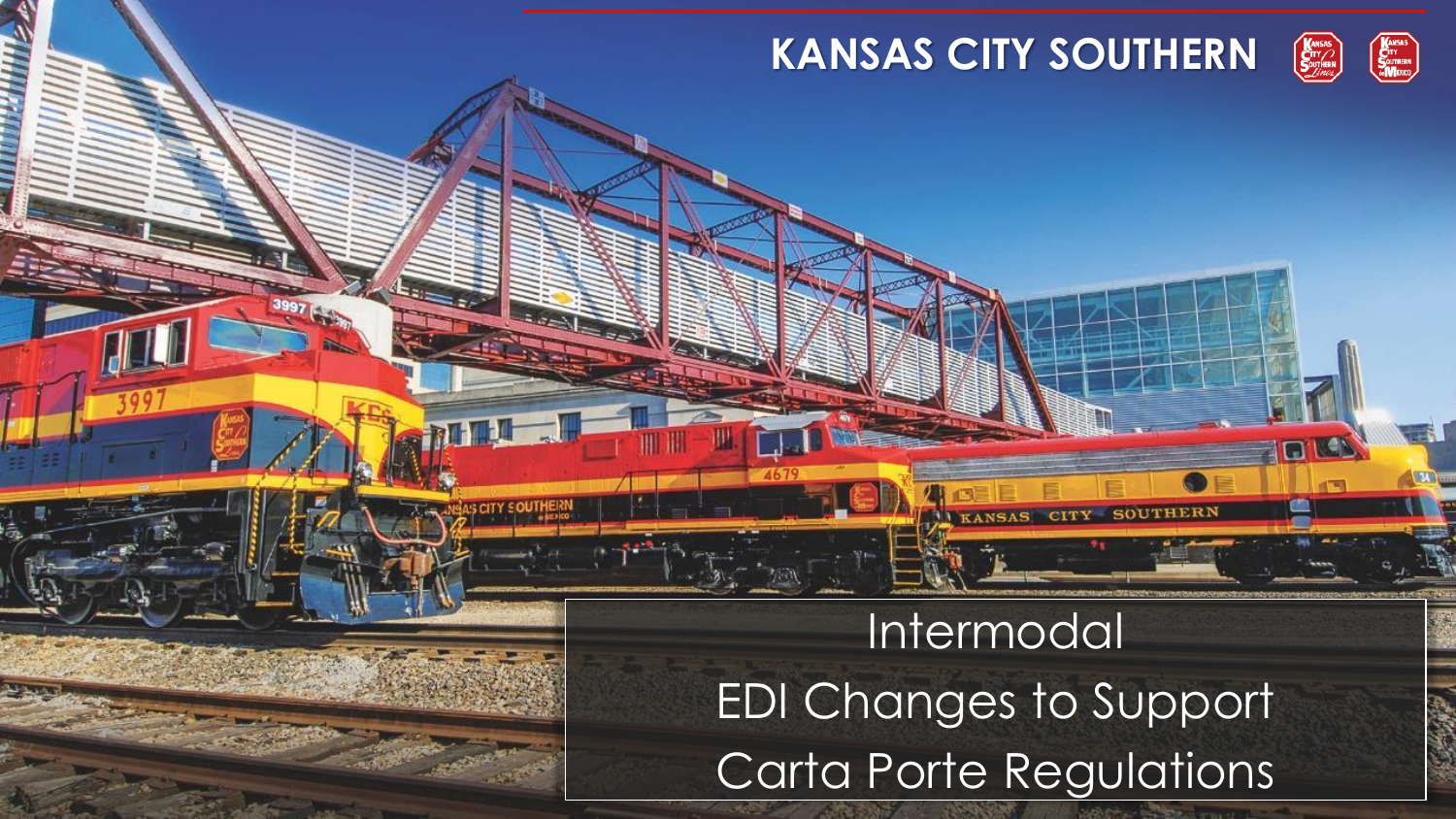## Segment Structure

|     |                 | POS. # SEG. ID SEGMENT NAME                          | REQ. DES.      | MAX USE REPEAT USAGE |                |                          |  |
|-----|-----------------|------------------------------------------------------|----------------|----------------------|----------------|--------------------------|--|
|     | <b>ISA</b>      | Interchange Control Header                           | M              | ı                    |                | Must Use                 |  |
|     | GS              | Functional Group Header                              | M              | Y                    |                | Must Use                 |  |
| 010 | ST              | <b>Transaction Set Header</b>                        | M              | J.                   |                | Must Use                 |  |
| 020 | ZC1             | Beginning Segment For Data Correction Or Change      | O              | 1                    |                | Used                     |  |
| 030 | BX              | General Shipment Information                         | O              | $\mathbf{1}$         |                | Used                     |  |
| 040 | <b>BNX</b>      | Rail Shipment Information                            | O              | $\mathbf{1}$         |                | Used                     |  |
| 050 | M3              | Release                                              | M              | $\mathbf{1}$         |                | Used                     |  |
| 060 | N <sub>9</sub>  | <b>Extended Reference Identification</b>             | M              | 30                   |                | Used                     |  |
| 070 | <b>CM</b>       | Cargo Manifest                                       | O              | $\overline{2}$       |                | Used                     |  |
| 080 | M1              | Insurance                                            | O              | Y                    |                | Not Used                 |  |
| 090 | <b>DTM</b>      | Date/Time Reference                                  | O              | 5                    |                | Used                     |  |
|     |                 | LOOP ID - N7                                         |                |                      | 500            |                          |  |
| 100 | N7              | <b>Equipment Details</b>                             | M              | Y                    |                | Must Use                 |  |
| 110 | EM              | <b>Equipment Characteristics</b>                     | O              | 1                    |                | Not Used                 |  |
|     |                 | LOOP ID - N7/VC                                      |                |                      | 36             |                          |  |
| 120 | VC              | Motor Vehicle Control                                | O              | 1                    |                | Used                     |  |
|     |                 | LOOP ID - N7/VC/N1                                   |                |                      | $\overline{2}$ |                          |  |
| 130 | N1              | Party Identification                                 | O              | Ļ                    |                | Not Used                 |  |
| 140 | N3              | Party Location                                       | O              | $\overline{2}$       |                | Not Used                 |  |
| 150 | N4              | Geographic Location                                  | O              | Ĵ,                   |                | Not Used                 |  |
| 160 | H3              | Special Handling Instructions                        | O              | $\frac{1}{2}$        |                | Not Use                  |  |
| 170 | M7              | Seal Numbers                                         | $\overline{O}$ | $\overline{5}$       |                | Used                     |  |
| 180 | N <sub>5</sub>  | Equipment Ordered                                    | O              | Ĵ,                   |                | Not Used                 |  |
| 190 | IC              | Intermodal Chassis Equipment                         | O              | $\,1$                |                | Used                     |  |
| 200 | IM              | Intermodal Movement Information                      | O              | Ĵ,                   |                | Not Used                 |  |
| 210 | M12             | In-bond Identifying Information                      | O              | 2                    |                | Used                     |  |
|     |                 | LOOP ID - N7/E1                                      |                |                      | $\overline{2}$ |                          |  |
| 220 | E1              | Empty Car Disposition - Pended Destination Consignee | O              | 1                    |                | Used                     |  |
| 230 | Ε4              | Empty Car Disposition - Pended Destination City      | O              | $\mathbf{1}$         |                | Used                     |  |
| 240 | E5              | Empty Car Disposition - Pended Destination Route     | O              | 13                   |                | Used                     |  |
| 250 | PI              | Price Authority Identification                       | O              | 1                    |                | Not Used                 |  |
| 260 | GА              | Canadian Grain Information                           | $\circ$        | 15                   |                | Not Used                 |  |
|     |                 | LOOP ID - N7/REF                                     |                |                      | 99             |                          |  |
| 270 | <b>REF</b>      | Reference Information                                | $\circ$        | $\mathbf{1}$         |                | <b>Used</b>              |  |
| 280 | <b>N9</b>       | <b>Extended Reference Identification</b>             | $\circ$        | 10                   |                | <b>Used</b><br>$\bullet$ |  |
| 290 | N <sub>10</sub> | Quantity and Description                             | $\circ$        | 15                   |                | Used                     |  |
| 300 | SMD             | Consolidated Shipment Manifest Data                  | O              | $\mathbf{1}$         |                | Not Used                 |  |
| 310 | VC              | Motor Vehicle Control                                | O              | 36                   |                | Not Used                 |  |
|     |                 |                                                      |                |                      |                |                          |  |





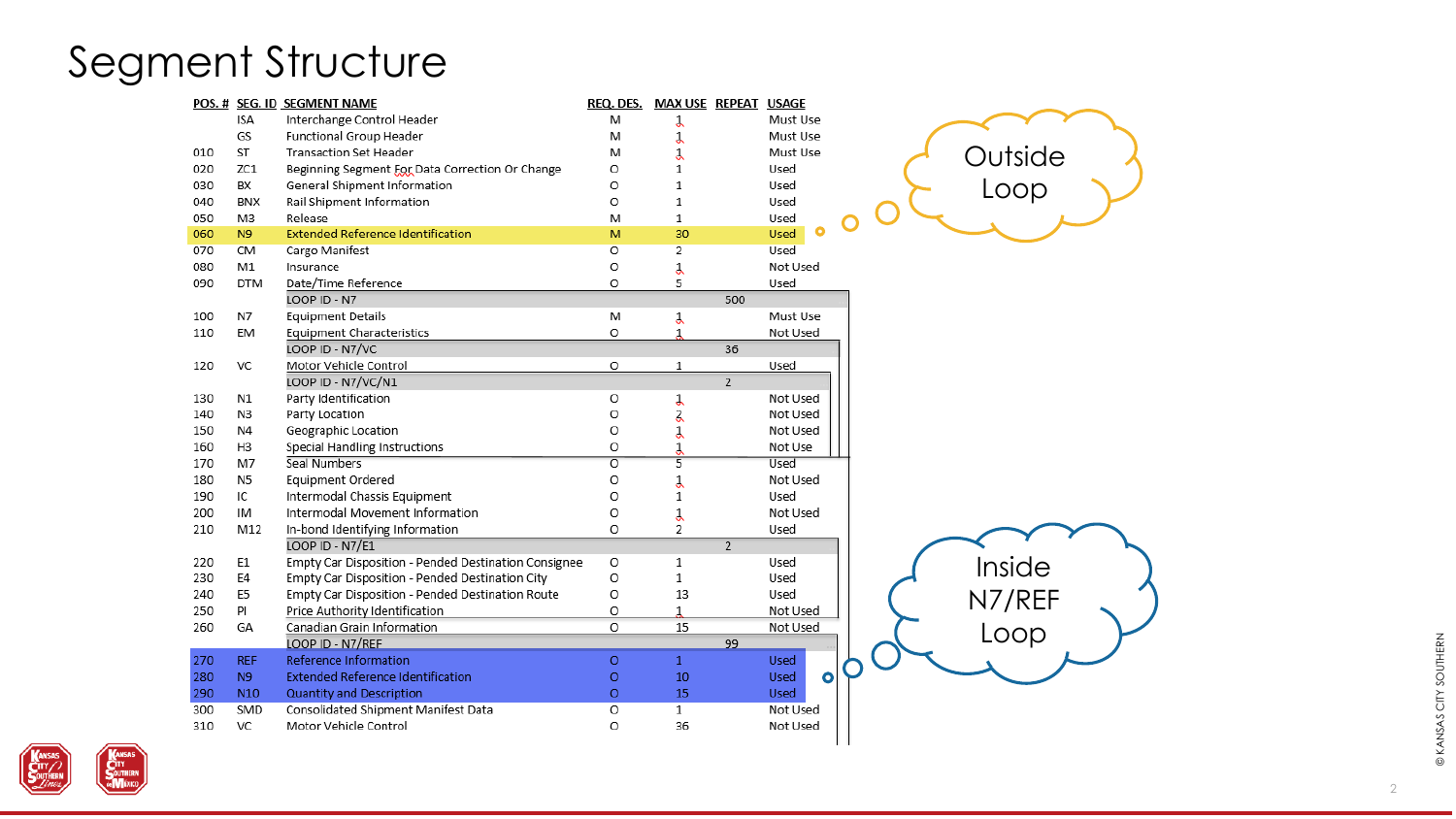# Segments involved in Carta Porte information

- N9 Segment outside loop
	- International Trade CFDI UUID
	- New qualifier 'UUI' pending X12 approval for DED 128
	- N901 usage greynote

"R*equired on all shipments shipped under an 'A1' Pedimento type (both loaded and revenue empty) with a rail origin within Mexico to a destination outside of Mexico. When used the maximum allowed length of the N902 increases to 50 characters.*"

- REF Segment in the N7/REF loop
	- SAT Commodity Code which is based on the United Nations Standard Products and Service Code (UNSPSC)
	- New qualifier 'UNC' pending X12 approval for DED 128
	- REF01 usage greynote

"*Required on all loaded and revenue empty shipments with an origin or destination within Mexico. Also required on all residue lastcontained hazardous with an origin or destination within Mexico.*"

- N9 Segment in the N7/REF loop
	- Mexico Servicio de Administración Tributaria Hazardous Code
	- New qualifier 'MHC' pending X12 approval for DED 128
	- N901 usage greynote

"*Required on all hazardous loaded and residue last-contained shipments with an origin or destination within Mexico. When used, REF01 must equal 'UNC'.*"

"*Used to convey UN/NA Identification Code of the hazardous substance. The prefix of 'UN' or 'NA' must be included with the numeric identification code.*"

- Mexico Tariff Rate Code (Fracción Arancelaria)
- New qualifier 'MTC' pending X12 approval for DED 128
- N901 usage greynote

"*Required on all international loaded and revenue empty moves into or out of Mexico, including those processed through ocean ports. Also required on all international residue last-contained hazardous moves into or out of Mexico, including those processed through ocean ports. When used, REF01 must equal 'UNC'*."

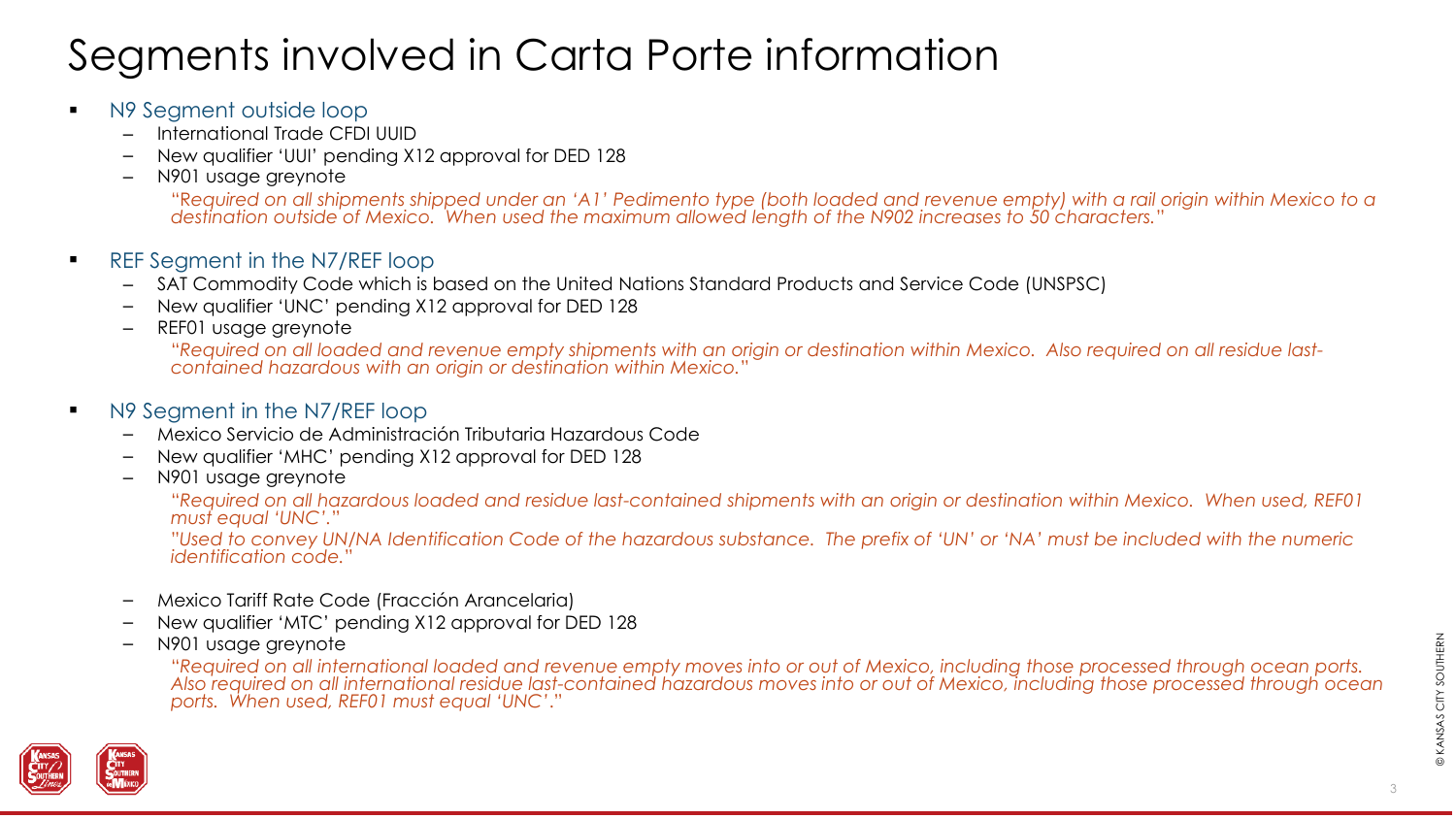# Segments involved in Carta Porte information

#### ■ N10 Segment in the N7/REF loop

– N10 Segment usage greynote

"*At least one instance of this segment is required when REF01 is equal to 'UNC'. Additional instances are required when package type (N1010) changes.*"

– N1001 usage greynotes

"Required when REF01 is equal to 'UNC'.

– N1002 usage greynotes

"Required when REF01 is equal to 'UNC'.

– N1007 usage greynotes

"Required on loaded shipments when REF is equal to 'UNC'.

– N1008 usage greynotes

"Required on loaded shipments when REF is equal to 'UNC'.

– N1010 usage greynotes

"Required when REF01 is equal to 'UNC'.

– N1011 usage greynote

"*Required when REF01 is equal to 'UNC' and the ultimate origin country is outside North America. When used for this purpose it must contain the ISO-3166 three-letter country code identification."*

– N1012 usage greynote

"Required when REF01 is equal to 'UNC' and the ultimate destination country is outside North America. When used for this purpose it *must contain the ISO-3166 three-letter country code identification.*"

- Rail Version 5010 or greater is required
	- N9 Segment inside the N7/REF Loop is not available before 5010

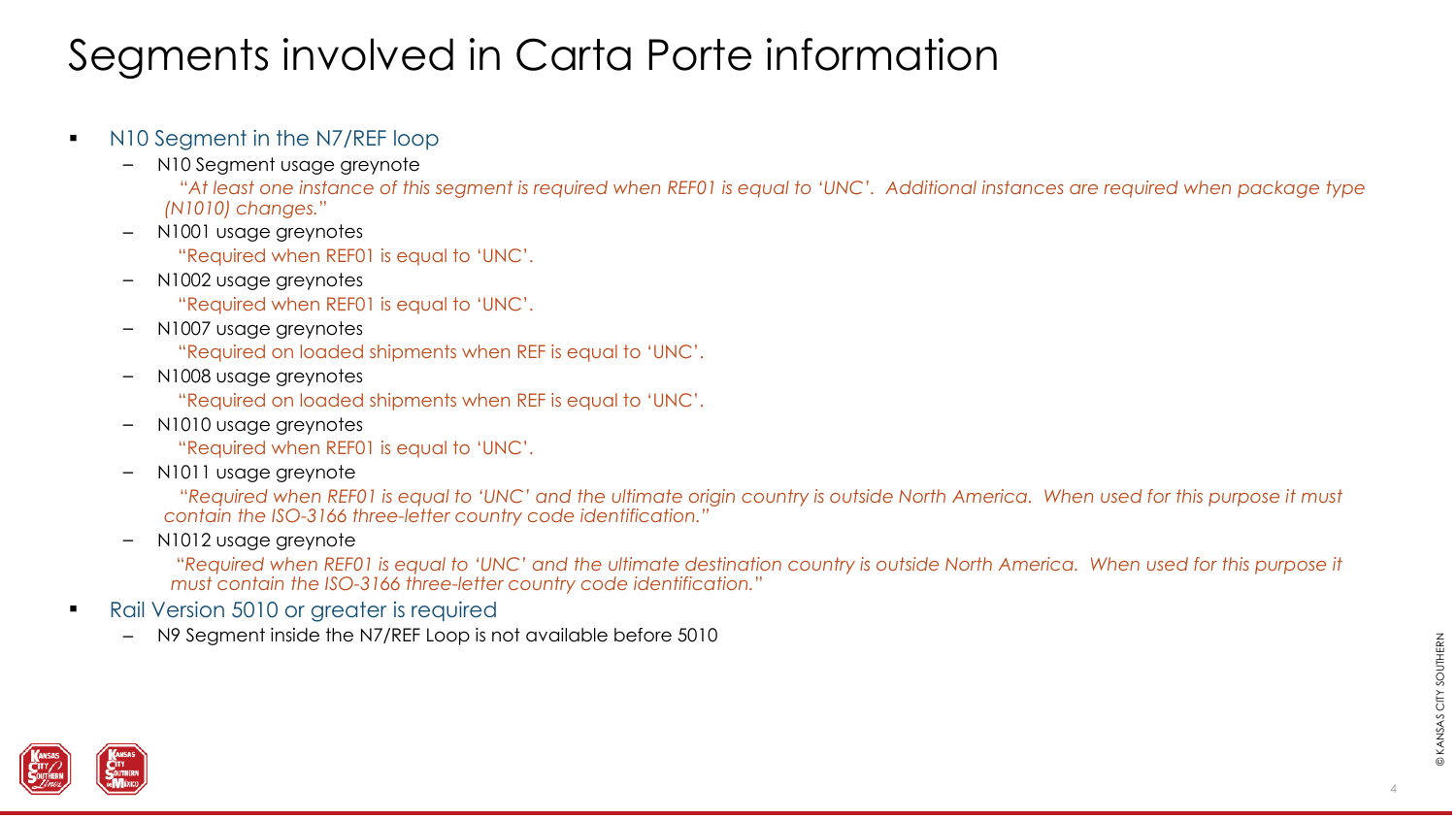

L0\*1\*\*\*12500\*N\*\*\*\*\*\*K

SE\*38\*9945

ST\*404\*9945 BX\*04\*R\*PP\*\*KCSM\*K\*B BNX\*N\*\*S M3\*R\*20211109\*0937 N9\*BM\*BILL OF LADING NO N7\*KCSMU\*123456\*12500\*N\*\*\*\*\*\*\*CN\*\*\*\*2000 M7\*SEAL NO REF\*UNC\*METALS UNSPSC CODE N10\*20\*UNSPSC DESCRIPTION\*\*\*\*\*K\*12500\*\*PLT F9\*\*PANTACO\*DF D9\*\*SALINAS VICTORIA\*NL …  $LX^*$ L5\*1\*METALS:(NOS)\*4611110\*T

Data required for each commodity and package types included in the shipment.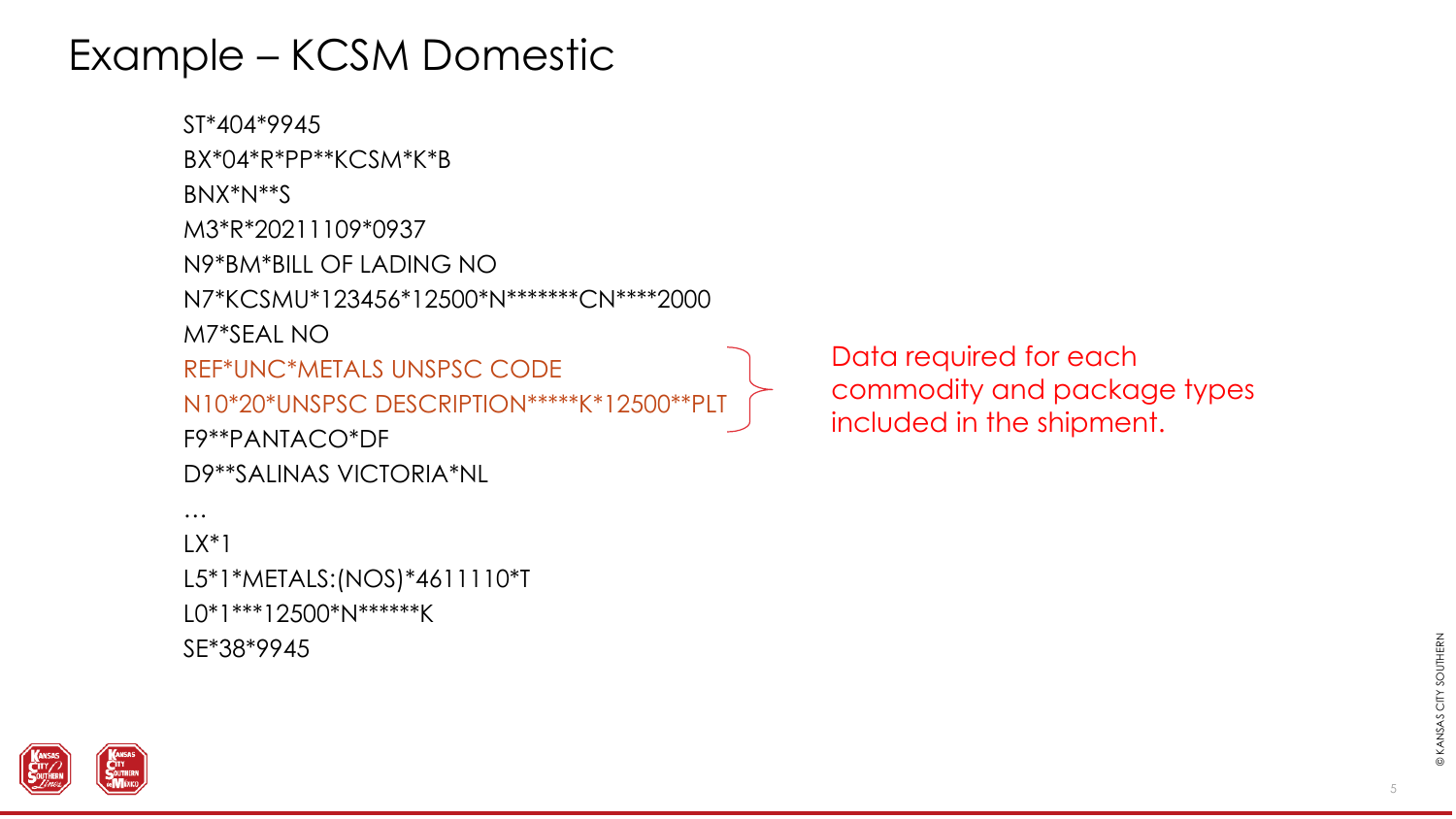

ST\*404\*0001 BX\*00\*X\*PP\*\*\*L\*B BNX\*A\*\*S M3\*R\*20211109\*1006\*CT N9\*BM\*BILL OF LADING NO\*\*20211109\*1006\*CT N9\*UUI\*INTERNATIONAL TRADE CFDI UUID N7\*KCSU\*123456\*15433\*N\*\*\*\*\*\*\*CN\*\*\*\*5300 M7\*SEAL NO REF\*UNC\*APPLIANCE A UNSPSC CODE N9\*MTC\*SAT TARIFF RATE CODE N10\*100\*UNSPSC DESCRIPTION\*\*\*\*\*L\*15000\*\*PCS REF\*UNC\*APPLIANCE B UNSPSC CODE N9\*MTC\*SAT TARIFF RATE CODE N10\*4\*UNSPSC DESCRIPTION UPTO 45 CHARACTERS\*\*\*\*\*L\*433\*\*PCS N10\*\*ADDITIONAL UNSPSC DESCRIPTION F9\*\*SALINAS VICTORIA\*NL D9\*\*CHICAGO\*IL

Data required for each commodity and package types included in the shipment.



Required for export loads and revenue empties with 'A1' Pedimento Type

6

…  $LX^*1$ L5\*1\*MISC. APPL\*3634348\*T L0\*1\*\*\*15433\*N\*\*\*104\*PCS PI\*CT\*123456\*\*\*KCSM\*QT SE\*57\*0001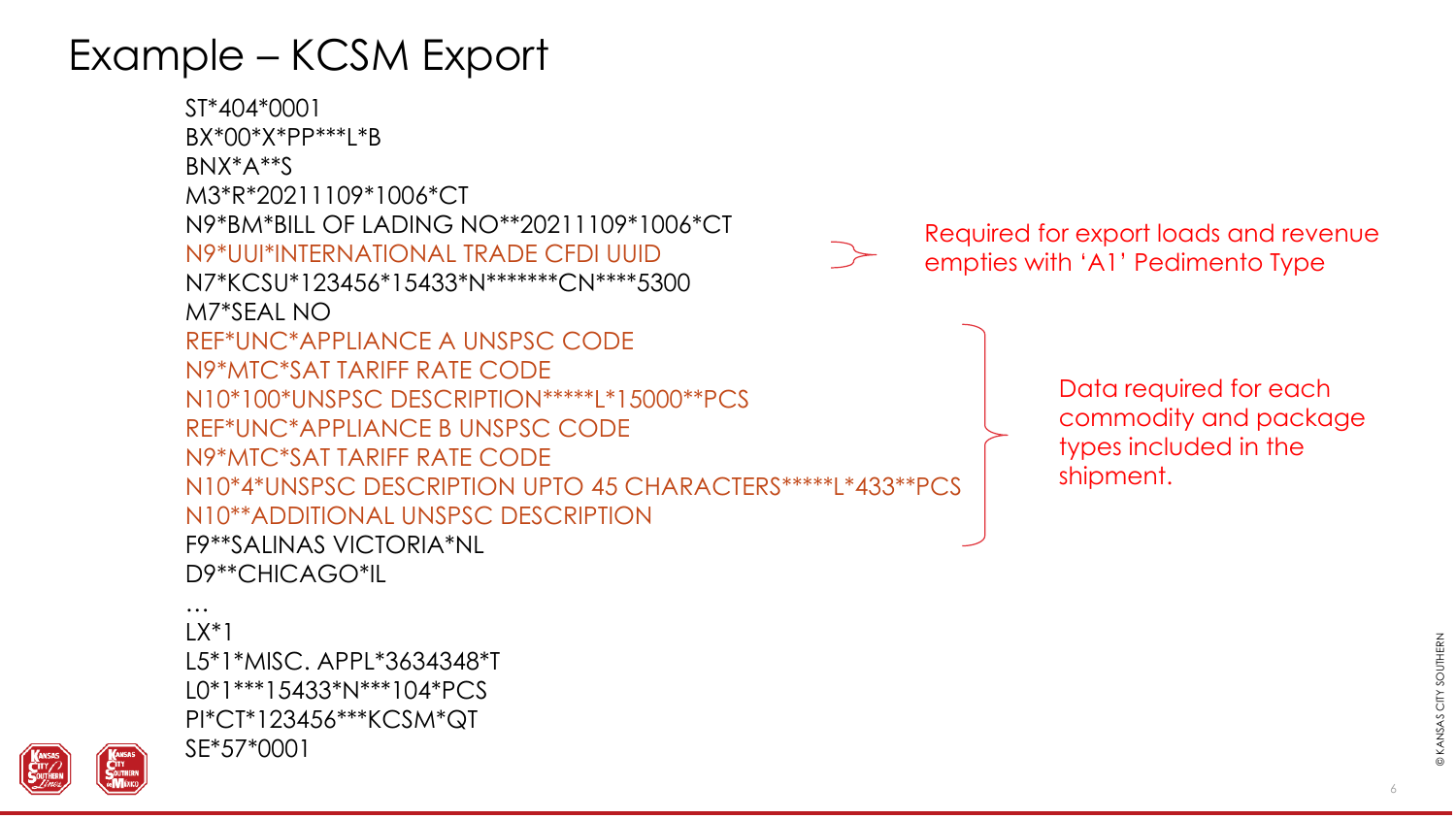

```
F9**WYLIE*TX
D9**SALINAS VICTORIA*NL
…
LX^*1L5*1*ROOFING, COMPOSITION OR PREPARED, NEC*2952190*T
L0*1***7497*N***26*PLT
PI*CT*123456***KCSM*QT
SE*60*368064001
```

```
Data required for each 
commodity and package types 
included in the shipment.
```
#### KCS 404 Example – KCSM Import

N9\*MTC\*SAT TARIFF RATE CODE

N9\*BM\*BILL OF LADING NO\*\*20211109\*1122\*CT

REF\*UNC\*ROOFING MATERIALS UNSPSC CODE

N10\*26\*UNSPSC DESCRIPTION\*\*\*\*\*L\*7497\*\*PLT

N7\*KCSU\*123456\*7497\*N\*\*\*\*\*\*\*CN\*\*\*\*5300

ST\*404\*368064001

BX\*00\*X\*PP\*\*\*L\*B

BNX\*M\*\*S

M7\*SEAL NO

7